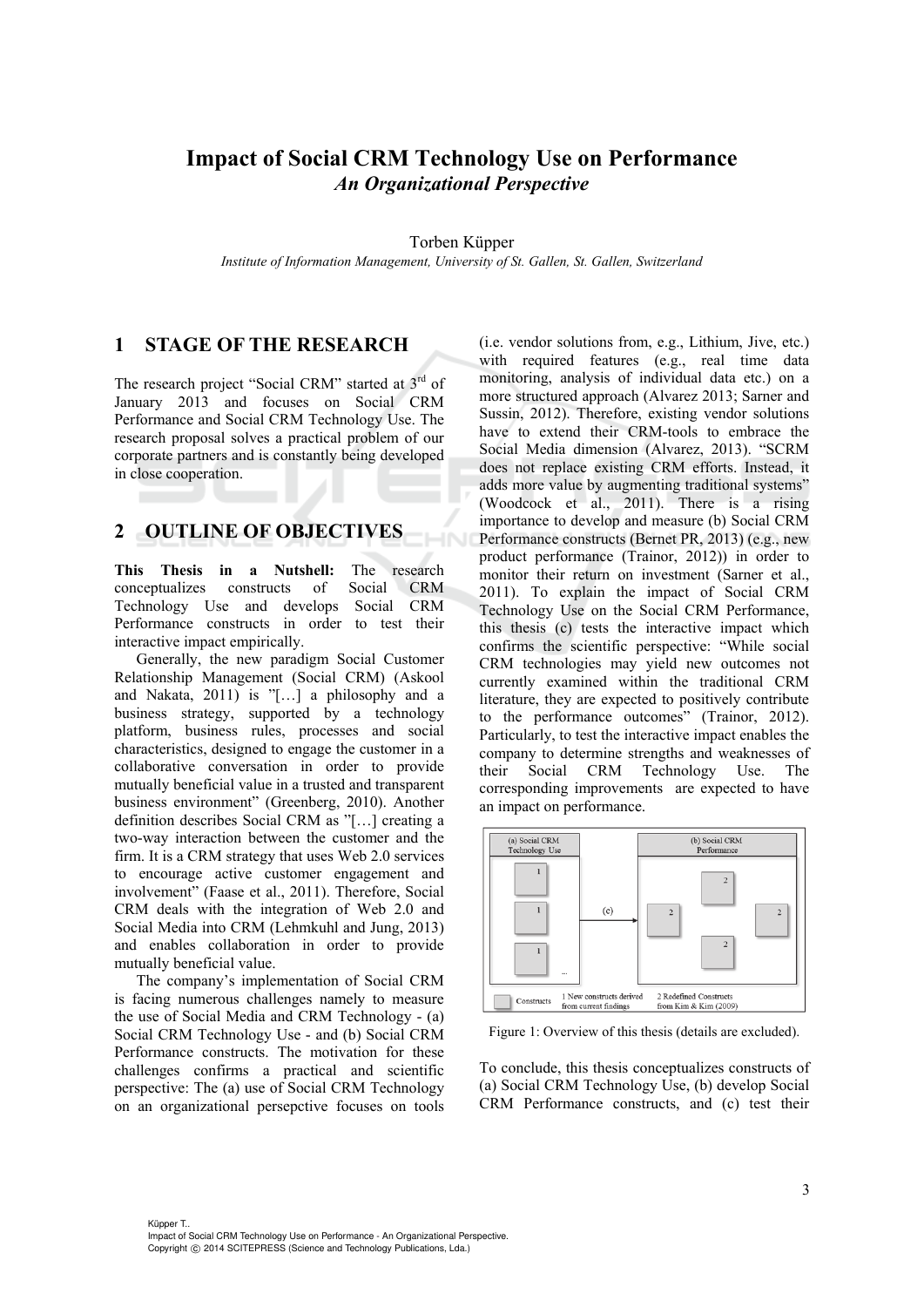interactive impact empirically (see Figure 1).

The constructs of (a) Social CRM Technology Use will be derived from literature as well as adapted and redefind from Zablah et al., (2012) to cover the new Social CRM approach. The (b) Social CRM Performance constructs derives from the "CRM performance measurement framwork" of Kim & Kim (2009) and the individual (i.e. customers) and organizational (i.e. companies) perspective from Zablah et al. (2012). To test the interactive impact a prerequesite step is to evaluate a new measurement model, according to Moore and Benbasat (1991), for (a) and (b). By the quantification of all identified constructs it is possible to (c) test the empirical impact (e.g., estimation of influence coefficients) of (a) Social CRM Technology Use on (b) Social CRM Performance or more specifically, on the customer's and company's Social CRM Performance.

#### **3 RESEARCH PROBLEM**

The prerequistie step to test the empirical impact (i.e. the measurement model for Social CRM) is sparsely addressed in extant literature. Authors focus on CRM measurement models (e.g., Chen et al., 2009; Reinartz et al., 2004; Sedera and Wang, 2009; Sedera et al., 2009) or illustrate single Social CRM performance artifacts without proving their applicability (i.e. empirical impact). However, only the model by Zablah et al. (2012), which focuses on a customer's and company's perspective, has merely been evaluated the performance implications of technology use in the context of CRM. Therefore, this thesis will answer the general research question  $(RO)$ :

#### **RQ: Does the Use of Social CRM Technology has an Impact on Social CRM Performance?**

The general research question can be decomposed in five specific research querstions (RQ1 to RQ5). The corresponding methodolgy and expected outcomes are described and explained in the subsequent sections.

**RQ1:** Which constructs were measured for Social CRM Technology Use and Social CRM Performance?

**RQ2:** What are the constructs for Social CRM Technology Use?

**RQ3:** What are constructs for the Social CRM Performance and how are they interrelated?

**RQ4:** Does the instruments of Social CRM Performance and Social CRM Technology Use

measure the corresponding constructs?

**RQ5:** Which impact does Social CRM Technology Use have on the customer's and company's Social CRM performance?

### **4 STATE OF THE ART**

The current literature analysis is also part of research question 1 (see above) and reveals the identification of a research gap. Their findings are documented on the  $16<sup>th</sup>$  International Conference on Enterprise Information Systems (ICEIS 2014). A short summary of the article are as follows: the literature analysis sheds light on a number of articles relevant for the Social CRM Performance, the Social CRM Technology Use and their interactive impact in order to identify state of the art measurement approaches for Social CRM. The major finding (see Table 1) reveals the lack of extant literature except for four articles, which conceptualize single performance approaches for Social CRM. Nevertheless, an empirical approach is still missing. No article was found that either conceptualizes or empirically measures Social CRM Technology Use. Thus, no article tests the impact empirically of Social CRM Technology Use on Social CRM Performance. To conclude, the literature review shed lights a research gap for the overall research project.

Table 1: Result of the literature review.

|                            | <b>Objectives</b>        | <b>Measurement</b> | <b>Hits</b> |
|----------------------------|--------------------------|--------------------|-------------|
| CRM<br>Social <sup>®</sup> | Social CRM Performance   | Conceptual         |             |
|                            |                          | Empirical          |             |
|                            | Social CRM Technology    | Conceptual         |             |
|                            | Use                      | Empirical          |             |
|                            | Impact of Social CRM     | Conceptual         |             |
|                            | Technology Use on Social |                    |             |
|                            | <b>CRM</b> Performance   | Empirical          |             |

#### **5 METHODOLOGY**

**RQ1** is answered by conducting a literature review according to vom Brocke et al. (2009). Leading journals in the disciplines Information Systems and Marketing are dissected for Social CRM measurement. The representative coverage reveals a number of relevant articles by analyzing the titles, abstracts and keywords. A content analysis focuses on categorizing the different concepts within a framework (e.g., two dimensions named: "performance" and "technology management") in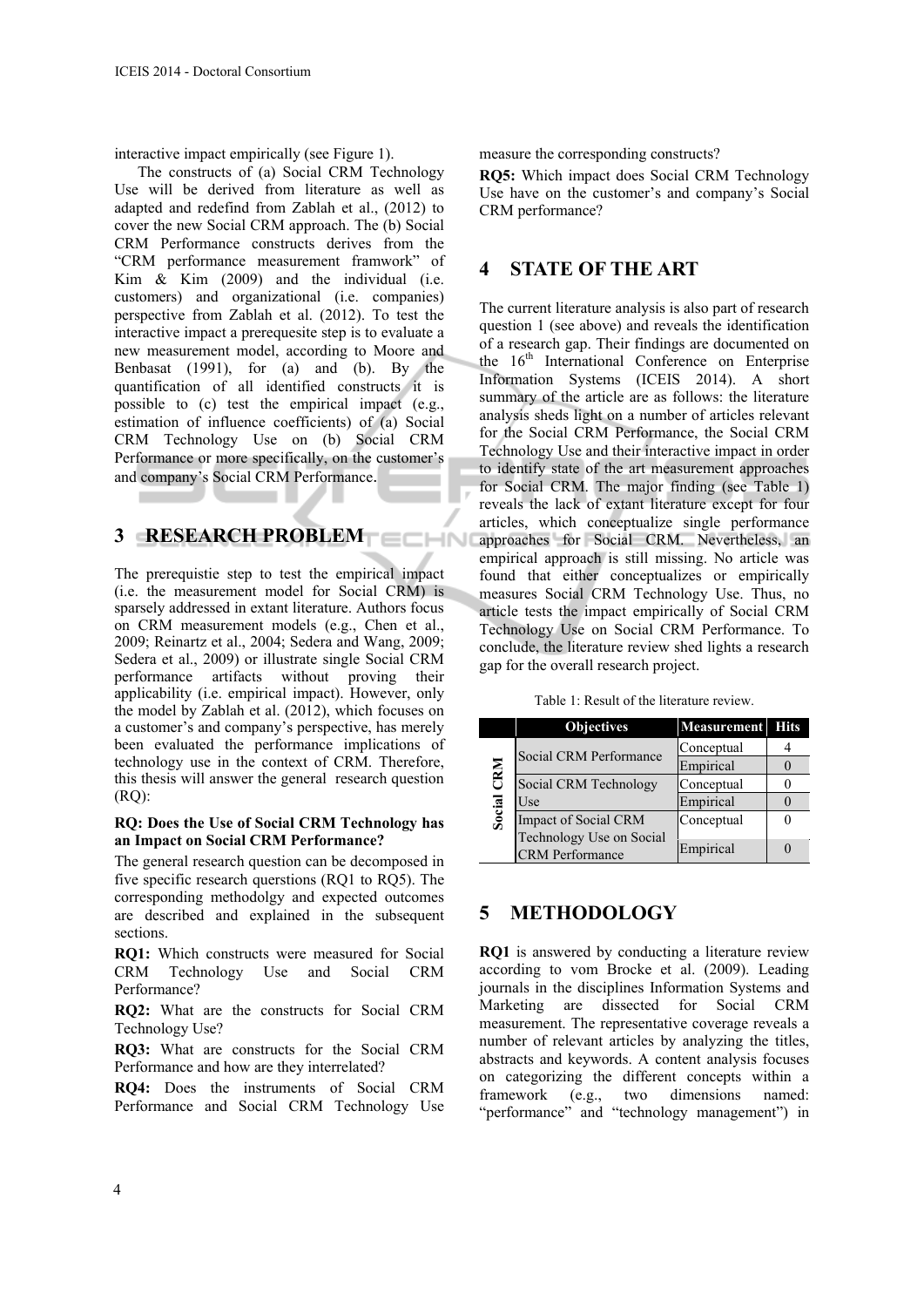order to identify a research gap.

**RQ2** follows a two-step approach according to Wang et al. (2009): firstly, a literature analysis shed light functional features for an organizational Social CRM technology. The contribution of the literature review will be validated, in a first round, with exsting vendor solutions (market study). Secondly, all vendors are re-analyzed exploratory in order to identifiy new functional features. The contribution of the literature review is a validated classification through a sorting procedure of all identified features into different categories of Social CRM Technology, wich are derived from literature.

**RQ3** follows a another two-step approach: first, a literature review shed lights on articles relevant to the research question. The contribution of the literature review is a preliminary conceptual model. Susequently, multiple semi-structured interviews (Yin 2009) are carried out, followed by the adopted four-step approach by Paré (2004) in order to explore new Social CRM constructs. Different industries (e.g., insurances, sports companies, banks, etc.) are analyzed to gain a holistic view on the different needs. For each company, a key social media, communication or marketing managers is interviewed.

**RQ4** addresses the measurement of all constructs in RQ2 and RQ3. The measurement is based upon the approach according to Moore and Benbasat (1991), illustrated by Walther et al. (2013) (see Figure 2). Two surveys (one for the customers and one for the companies) evaluate two independent measurement scales. The first step, item creation, generates items for each customer and company scale. The second step, scale development, validates the item generation conducting Q-sorting and calculates an inter-rater reliability (Perreault & Leigh 1989). The final step, instrument testing, includes a pre-test with independent practical experts and a field test with cooperate companies, as well as scientists in this research field. The resulting measurement is evaluated by a confirmatory factor analysis with the first step of a structural equation model (Hair et al. 2013).

**RQ5** tests the impact of Social CRM Technology Use on the Social CRM Performance. More specifically, the contribution of RQ5 is to estimate influence coefficients of Social CRM Technology Use (e.g., usage of Social CRM analysis technology) on the customer's and company's performance (the two perspectives of the Social CRM Performance). Firstly, hypotheses of the influence coefficients are derived from conceptual Social CRM and underpinned CRM literature.

Secondly, a regression model follows, which estimates the influence coefficients. Particularly, a two-level hierarchical linear regression (or two-level nested model) will be applied with the statistical software HLM 6.06. The two-level approach is deemed appropriate to fit the two perspectives of the Social CRM Performance. The customer's data defines the first level regression and the company's data the second level regression (Raubenbush & Bryk 2002). Particularly, the Social CRM Performance constructs are the dependent variables and the constructs of Social CRM Technology Use are the independents.



VOL Figure 2: The three steps of a measurement model.

#### **6 EXPECTED OUTCOME**

**RQ1** (published) is answered in section four, and is not discussed repeatedly.



Figure 3: Constructs of Social CRM Technology Use.

**RQ2** (submitted) discloses the constructs for Social CRM Technology Use. A previous literature review focuses on CRM technology use constructs (e.g., CRM prioritization tools (Zablah et al. 2012)) and Social Media technology use (e.g., Social Media analytical tools). The result of the literature review is a preliminary conceptualization (i.e. different constructs) of Social CRM Technology Use. The market study completes the conceptual approach and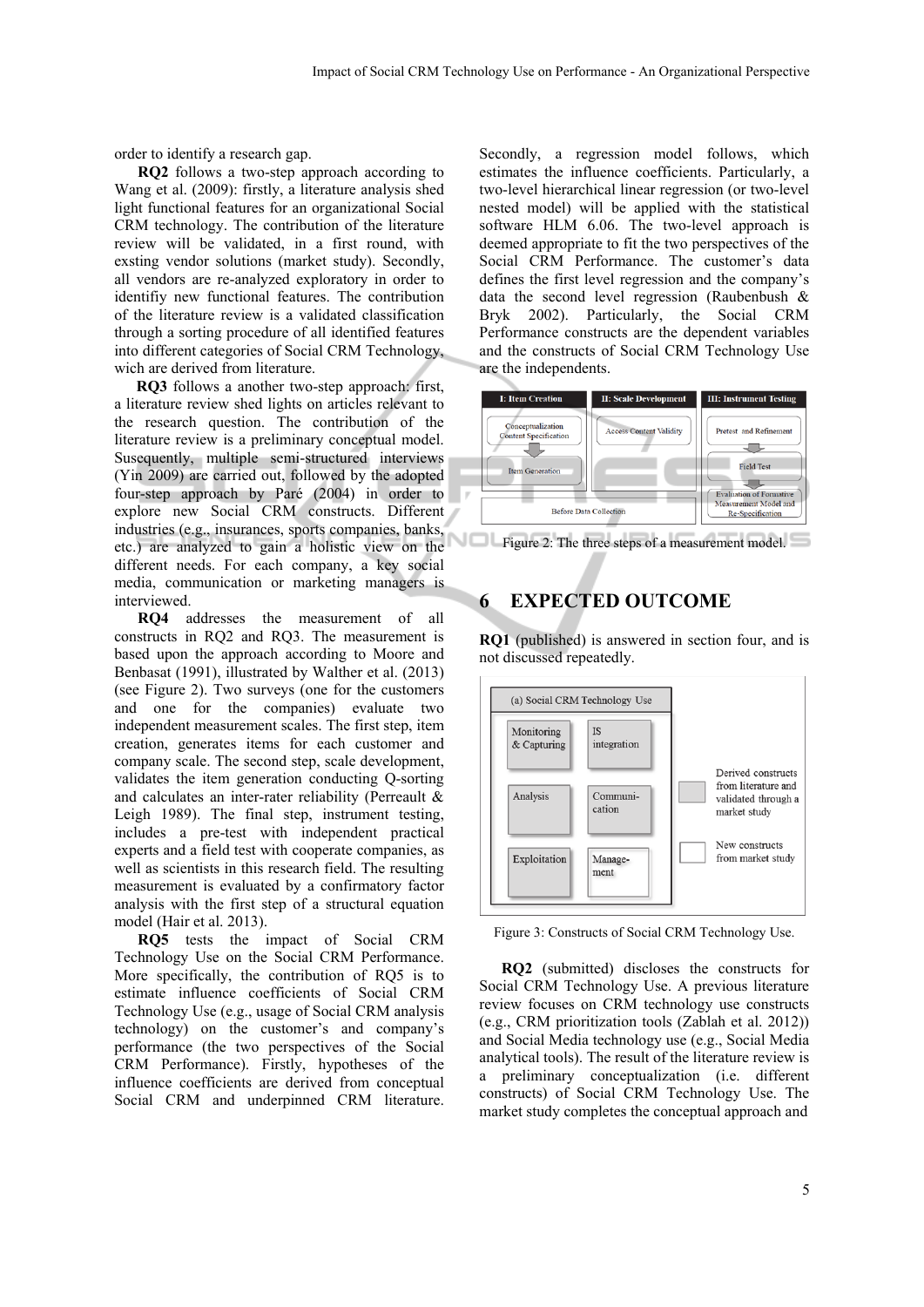



Figure 4: Result of Social CRM Performance.

the sorting procedure classifies the identified features in six derived categories (see Figure 3): monitoring & capturing, analysis, exploitation, IS integration, communication and management.

**RQ3** (in progress) sheds light the Social CRM Performance. A previous literature review focuses on Social CRM and the underpinning CRM performance constructs in order to develop a preliminary model. Explorative case studies extend and complete the model. The preliminary findings are shown in Figure 4. The constructs of the customer's perspective of the Social CRM Performance (e.g., customer advantages) can be deemed as a mediator of Social CRM Technology Use on the company's perspective of the Social CRM Performance, which was empirical proven by Zablah et al., (2012) in a CRM context.

**RQ4** addresses the measurement model. Some of the Social CRM Technology Use constructs as well as Social CRM Performance constructs related items are derived from extant literature. At first, a possible result of the new developed measurement scale could be an extension or re-specification (i.e. last step of figure 2) of the Social CRM Performance constructs, as well as the Social CRM Technology Use constructs. Due to insignificant items, as a second possible finding, a second order construct (see Figure 5) could fit the items with higher loadings.

**RQ5** sheds light on the influence coefficients of Social CRM Technology Use on the customer's and company's Social CRM performance. Regarding the expected findings in RQ3 (customer's Social CRM Performance constructs as mediator) the level-1 dependent variables are customer's Social CRM Performance constructs. According to Becker et al. (2009) possible finding are moderators in the CRM context (see Figure 6). The equation in the appendix describes a possible two-level hierarchical linear regression model to estimate the influence coefficients. Due to the preliminary and expected findings, Kendall's Tau coefficient determines the impact of the customer's Social CRM performance constructs on company's Social CRM performance constructs (Zablah et al., 2012). The overall result will be positive significant influence coefficients for the previously derived hypotheses.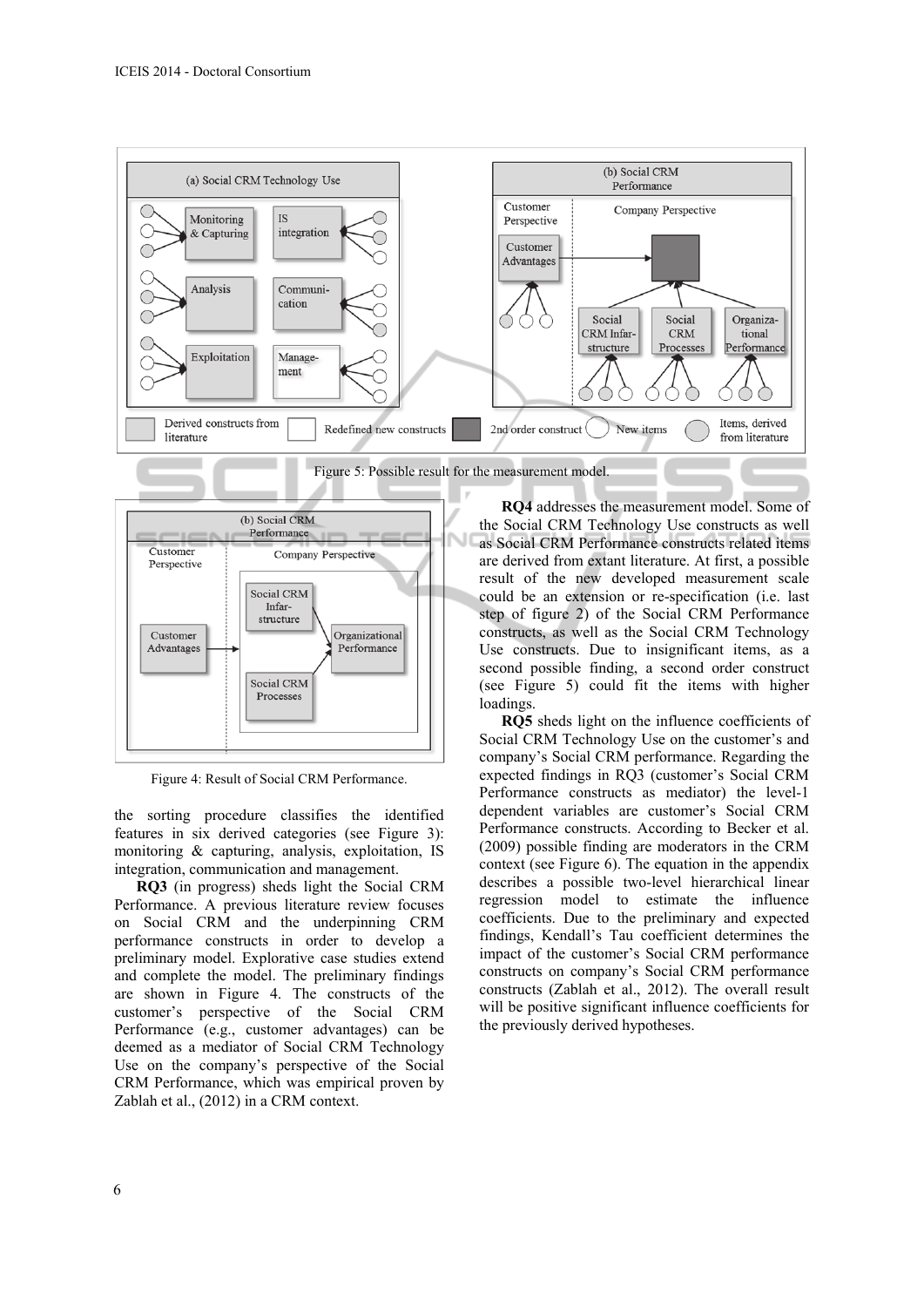

#### **7 PRACTICAL IMPLICATION**  SCIENCE *A*ND. TEC

**Social CRM Technology Use:** The different conceptual categorizations will help companies to define requirements for their Social CRM Technology (e.g., Social CRM software needs an analysis tool to process unstructured data). The measurement of the Social CRM Technology Use constructs reveals best practices of competitors and therefore discloses improvements for the company.

**Social CRM Performance:** The customer's Social CRM performance constructs help the company to acquire knowledge, which answers the following question: how successful are the Social CRM efforts for our customers' performance. A good practical implication is given by a high degree of customers' Social CRM performance, which indicates (indirectly or directly) a long-term relationship with the company. For the company's Social CRM Performance constructs, this thesis enables companies to compare their Social CRM Performance with competitors and to monitor their performance over time.

The **significant impact** coefficients support the company and the customer by enhancing the Social CRM performance. The value of the influence coefficients prioritizes the usage of company's Social CRM Technology resources (e.g., analysis tools) in order to increase customers' or company's Social CRM performance. The significance forces the company to improve single Social CRM Technology Use constructs and therefore influences management decisions (e.g., distribution of the Social CRM Technology resources).

# **8 CONTRIBUTION TO SCIENCE**

This thesis will deliver three major contributions to the scientific community:

**Extension of CRM Technology Use:** The empirical investigation for CRM Technology Use will be redefined with the new Social CRM constructs. Current CRM Technology Use constructs (e.g., "CRM interaction support tools" and "CRM priorization tools" (Zablah et al., 2012)) will be respecified within the Social CRM context (e.g., monitoring & capturing, analysis, etc.) and therefore complete the research of Social CRM Technology Use.

**Adoption of the CRM Performance Measurement Framework:** With regard to the motivation in the introduction the performance dimension is investigated and will be adapted for the Social CRM context. Particularly, the investigation of the customer's and company's perspective according to Zablah et al. (2012) will show new contributions to the scientific community.

**Performance Implications for Social CRM Technology Use:** The impact of Social CRM Technology Use on Social CRM Performance is tested with a statistical model (here: two-level hierarchical linear regression) and adds first theoretical and empirical insights, on two perspectives, into the new paradigm Social CRM. Particularly, the results help to understand the underlying relationships (i.e. when X increased, then it will have (no) significant impact on Y).